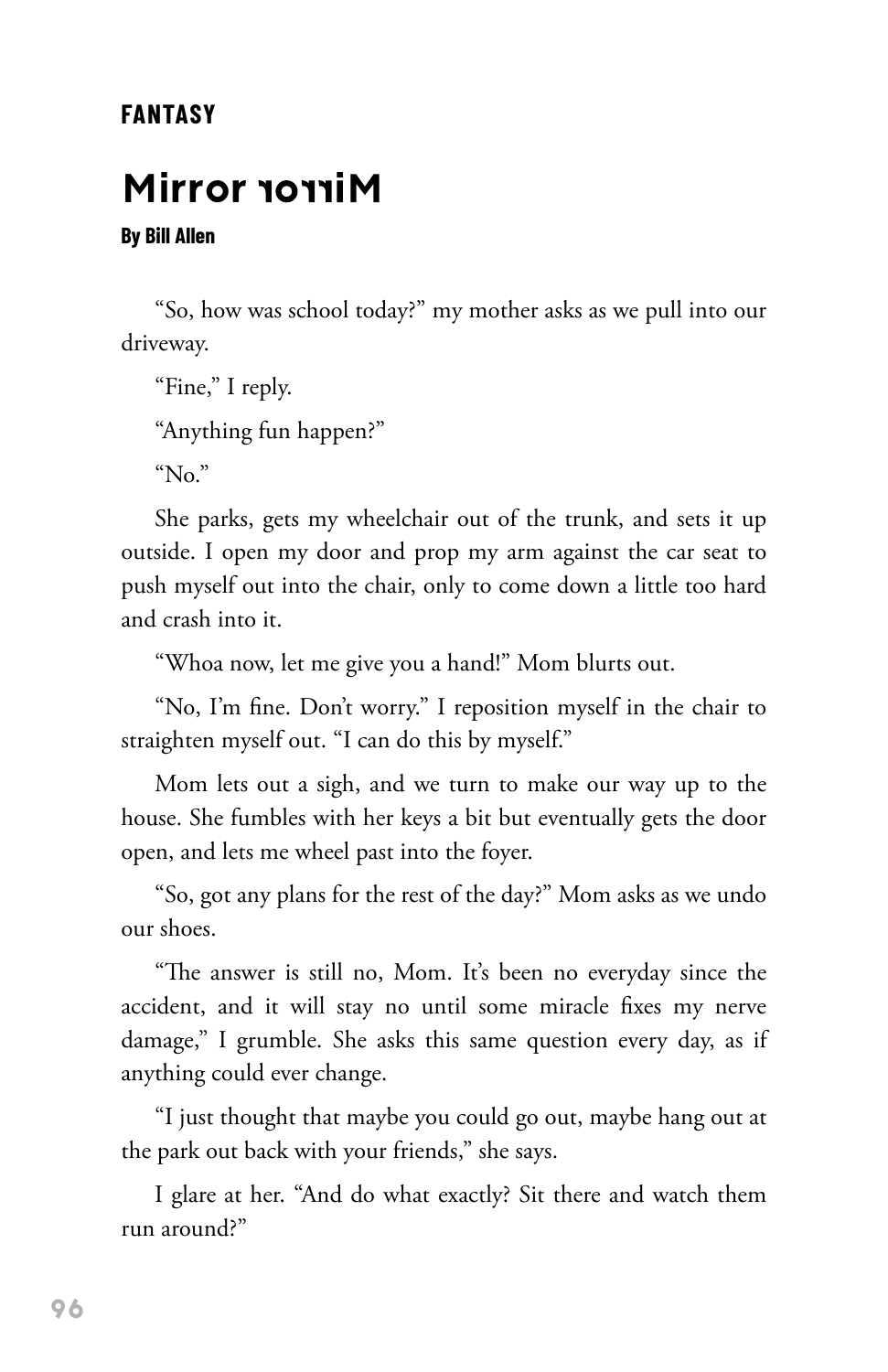Mom shrinks back a bit, and I breathe out a sigh. I don't intend to come off as angry so often, but it's never easy to fight it.

"Can you just hand me my cards please?" I mumble.

"Of course," she mutters. Reaching over to the foyer shelf, she pulls out my deck and hands them to me.

"I'll be in my room," I say, slipping the cards into my pocket and quickly wheeling myself around to head off through our tiny house. I roll through the whole first floor, past the kitchen and living room, and then pivot my chair to the right and stare up the staircase.

"All right. Here goes nothing."

I pull myself over to the handrailing and lift myself out of my chair. I lean on the railing heavily, transferring my weight as I struggle to get my crippled legs to make the step up each stair. I make it about four steps up, only to slip, and send myself crashing back down to the bottom in a roll.

"Carrie! Are you alright!?" Mom yells as she rushes into sight, only to find me lying breathlessly on the floor. She quickly bends over and picks me up, making sure I'm all right, then goes to carry me up the stairs.

I hate this more than anything. I know Mom means well, but I feel patronized. Even simple things like the staircase are too much for me to handle.

We reach the top, and Mom sets me down on the spare wheelchair we keep upstairs. She makes her way back down and turning back to face me, looks up as I gaze down at her.

"Carrie, I know you try, and I love that about you, but please, just please don't lie to yourself."

My anger swells. I want so desperately to say something back. I want to tell her to shut up, or to not talk to me like that. Don't lie to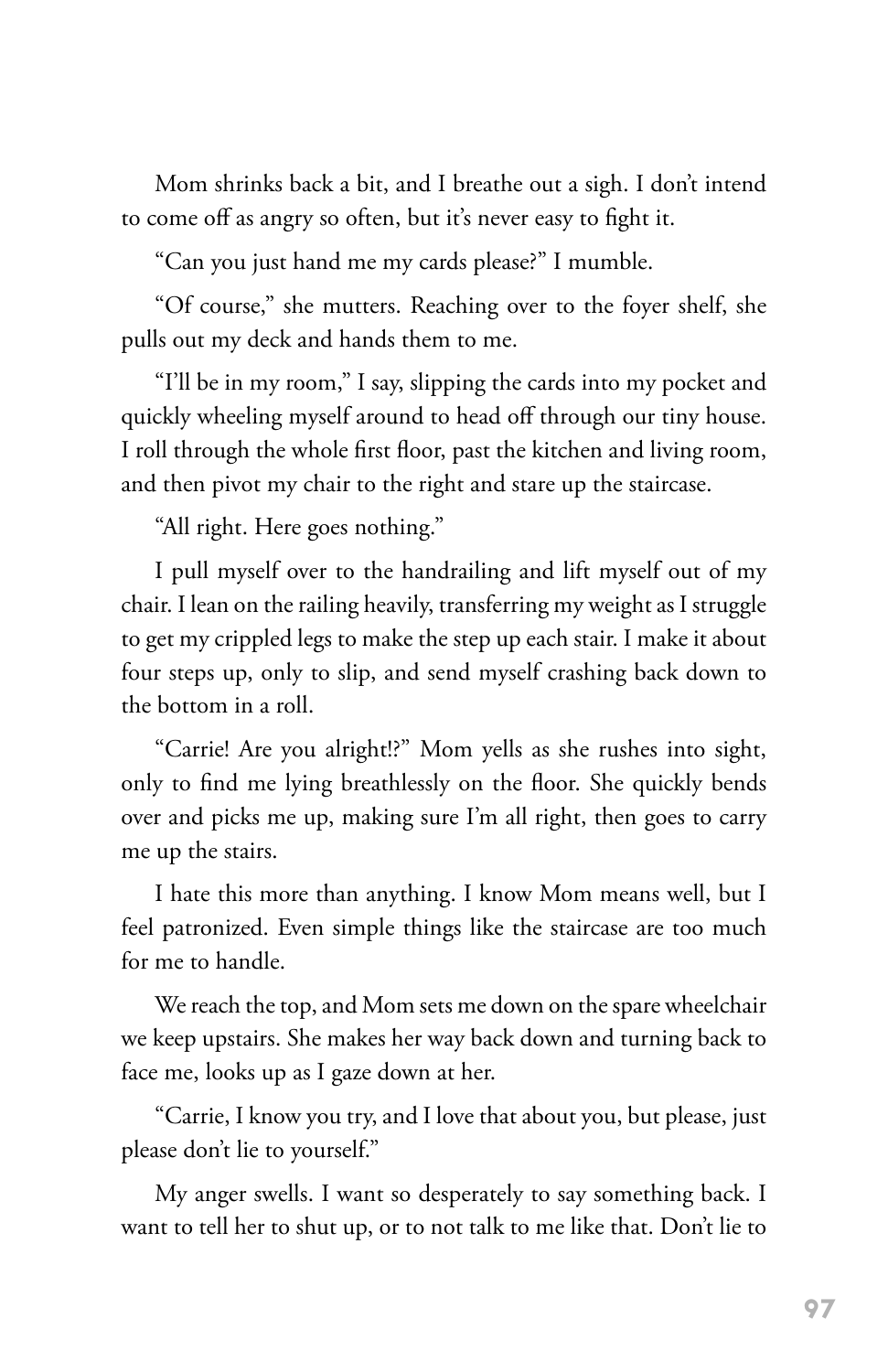myself? About what? I spend everyday living with these stupid legs. How could I possibly lie to myself!?

I don't need to say anything, though; my gaze must convey itself well enough to her. Without making eye contact, she quietly whispers, "Sorry. I didn't mean it that way…" before I withdraw, pivoting myself and wheeling my way past her bedroom down to mine, swiftly opening it, rolling in, and slamming it shut behind me. I'll talk to her later once I've had the chance to calm down.

I look around, my anger dissipating as fast as deep breathing can make it. Everything is still here. My bed, my desk, my window, my mirror.

"Yep. Nothing changed at all," I mutter, before wheeling over to the window to look outside. I peer out, just barely managing to see while still sitting in the wheelchair. I can see the park. I see John, Penny, and Gina messing around, kicking a soccer ball about and laughing.

I don't even understand why I do this everyday. It's always the same. I look out the window, and I see my friends doing something I can't.

I turn from the window, slipping my cards out of their case as my gaze is drawn naturally to the poster on the backside of my door.

That poster was my escape. I've had it since I was seven; it's a depiction of my favorite stage actor, a woman who went by the name Gambelle. I used to watch her on television, and she always found a way to impress, regardless of the odds stacked against her. She'd do card tricks, magic shows, even stunts. I especially loved the ones involving trampolines. Watching her fly around the stage was always so magical!

I fiddle with my cards, lost in the memories. I fold them and shuffle them; the cards were the only trick of hers I could figure out how to feasibly do on my own. I close my eyes for a second, imagining what it must be like to be her. All the tricks, all the opportunities. I sigh happily. That must be the life.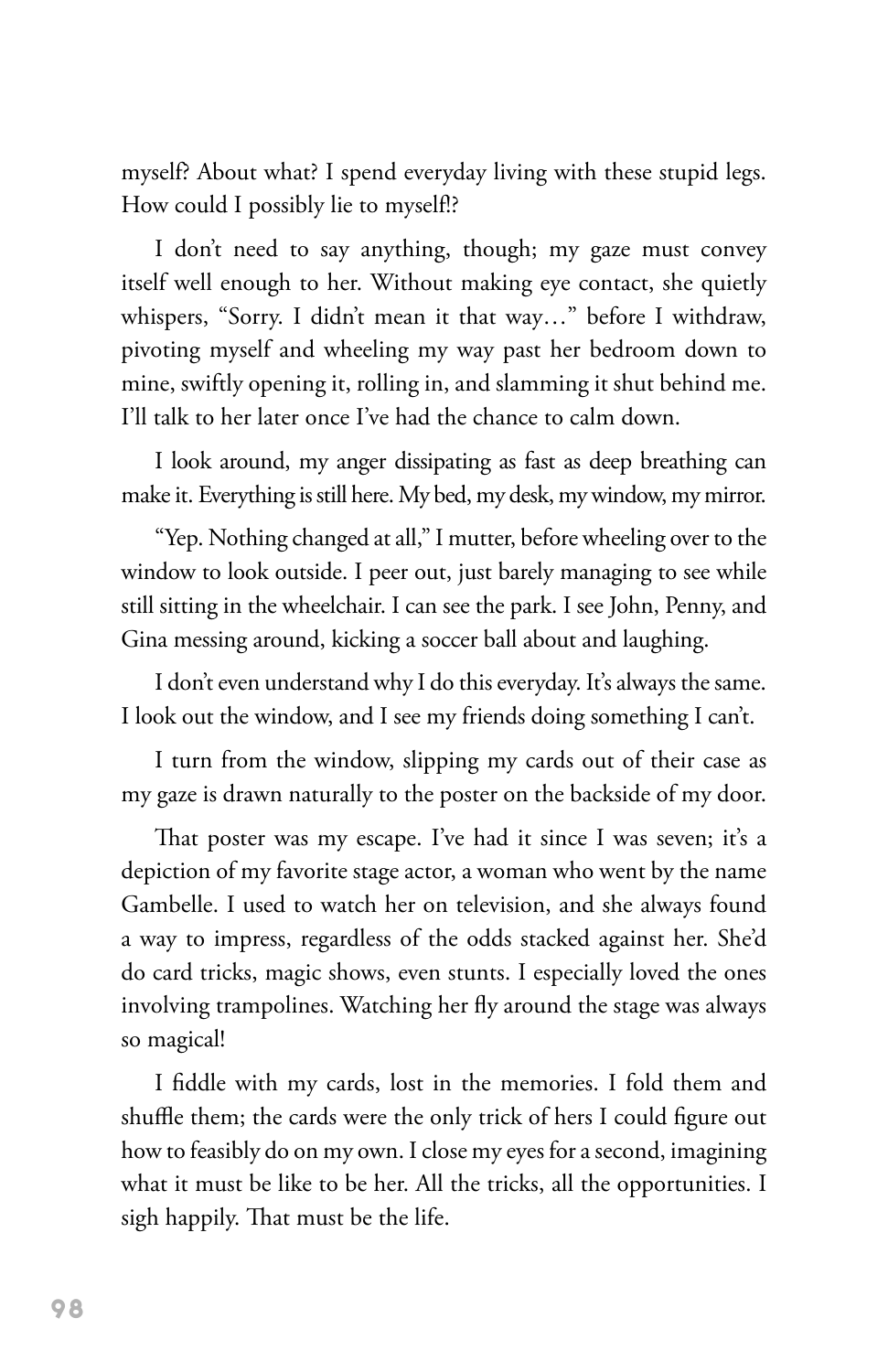# *I warp my face, stretching it out and putting on a big, fake smile, and the reflection does the same.*

And then my eyes open, back to my dreary, forever unchanging room.

"Ah, this lovely little cage of mine," I mumble before turning from the poster and rolling over to my desk. I place my cards down, and reach over to my journal, pulling it towards me. I flip it open. My last entry had been approximately three months ago, when I had successfully managed to get up the staircase on my own. I haven't been able to replicate that "stunt" since. I groan, because as I am, I can't do anything.

"God, I just wish for once that I could go back to how things were…. I wish I didn't have to deal with these useless legs." I shake my head. As if that was possible. All I can do is card tricks. I turn myself around and make my way towards my bed. I figure a nap probably wouldn't be terrible right now. It's not like there's anything else going on.

I cross my room, passing by my mirror, but something catches my eye, and I back up to check if I was just seeing things.

I wasn't. I turn myself, wide eyed in confusion and shock, as I stare up at my mirror. I can see myself, but it's not a reflection. It has my face, but is dressed in bright red, and is standing tall on both legs.

I look back to my poster. It's a dead ringer. Whatever this image is, it's me, dressed up like her. The red jacket, the top hat, the showman attire.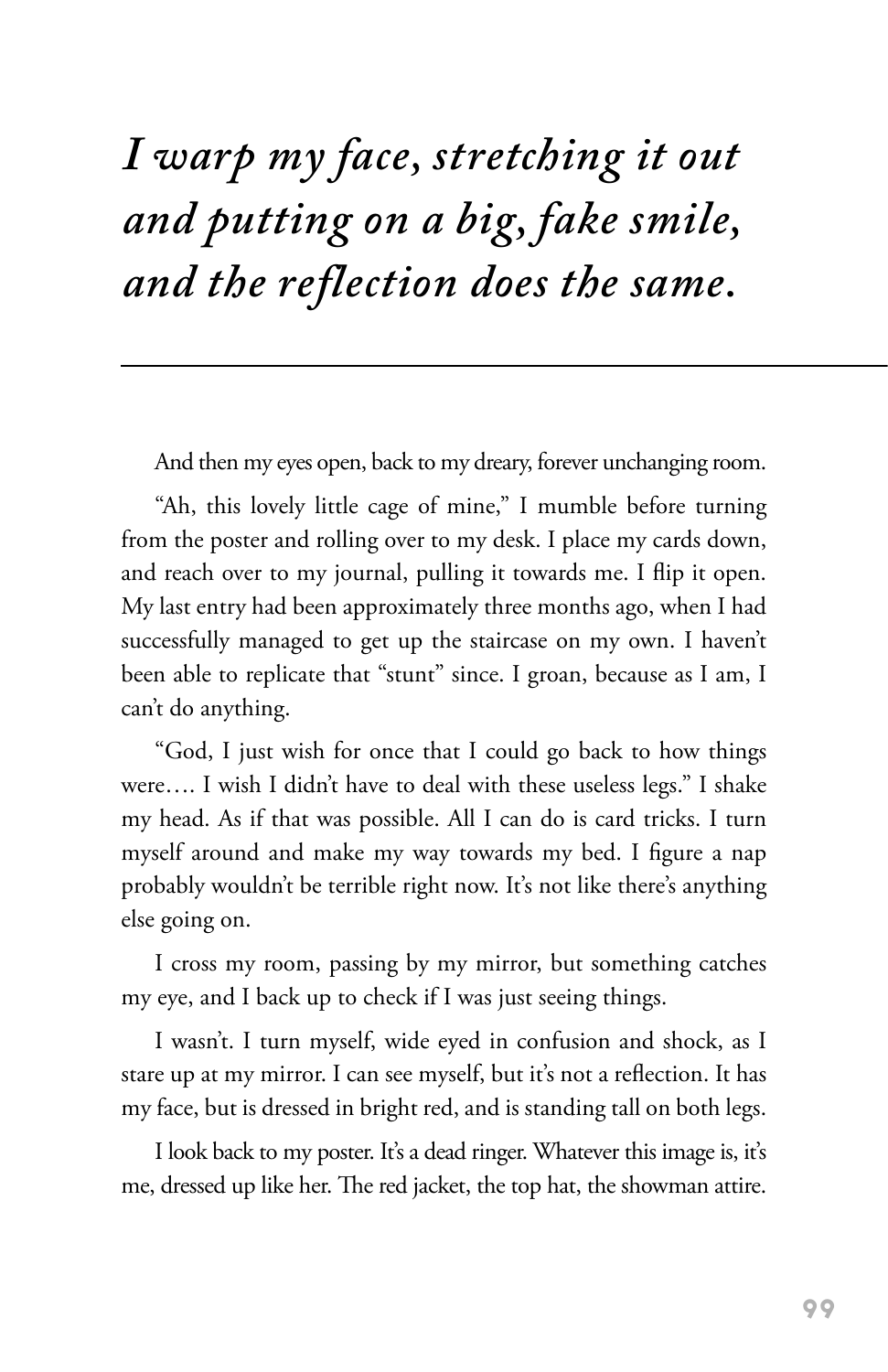Completely baffled, I raise my arm. The reflection does the same. I warp my face, stretching it out and putting on a big, fake smile, and the reflection does the same. It's me—it has to be. But how?

I look down. My legs are as bruised up as ever; the fall from the stairs definitely did a number on them. I reach down, trying to move one of them, only for pain to shoot through me as I attempt to lift it. I look back up, longing for what the reflection had. I reach out for the mirror, and following suit, the image does the same. This can't be real, can it? How can this possibly be me? Our gazes meet, our actions mirror, but we are so starkly different.

And then our hands meet, pressed firm against the glass of the mirror, and everything goes dark. My mind races. What happened!? My eyes flutter open after a few brief moments, and everything feels…different. There's something underneath me.

Mystified, I look down and stumble backwards as I realize what changed, only to then catch myself with my legs before falling over. I'm standing. On both my legs. I regain composure and try to squat. My knees bend and I lower myself down, then straighten myself back up. I can stay balanced. I wiggle my toes. Each and every one of them leaps to action; I can distinctly feel each of them from the others. I look around. There isn't a single wheelchair in sight.

I take a step forward. My foot lands, admittedly not too gracefully, but it lands nonetheless.

I hear some noises coming from off in the distance. It sounds like… people? Like a lot of people, and the voices are interspersed with laughter. I take a step towards the voices, and then hear the faint humming of music growing alongside them. I step, and then I step again, and soon enough I'm running! I can't believe it. I, with no wheelchair in sight, am running!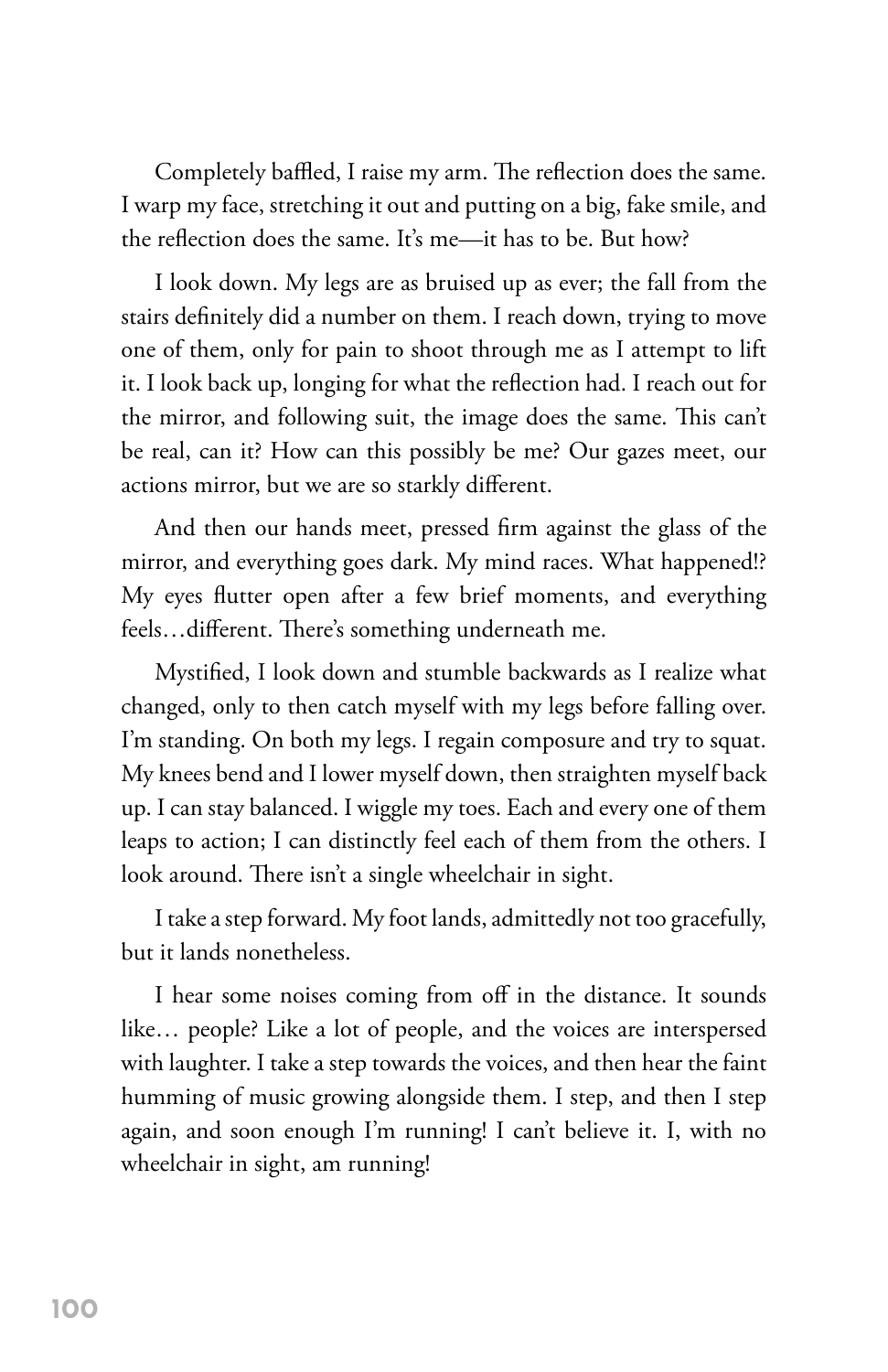And then I burst out through a tent flap and am met with an onslaught of bright, colourful lights and overwhelming amounts of noise from everywhere. My eyes adjust, and as everything becomes clearer, I realize where I am. I'm at a circus! I see food stalls, tents, fireworks in the distance, and most of all, I see people, happily walking around and enjoying the festivities.

I stand there in utter awe. None of this makes any sense, but it's all such a rush! There are no more limitations…no more dusty old room or wheelchair!

Lost in the moment, I bolt through the park grounds, and while admittedly I'm not the most graceful runner, I'm too desperate to take everything in to care. I see games with larger-than-life prizes, and people leaping to and from trapezes and flipping off trampolines! It's like an entire world based off those old shows I watched!

Everything is so foreign, yet somehow familiar. Every corner of this wonderland seems to hide something amazing, something I've never seen anywhere outside of my television, and the most exciting thing is that I'm a part of it—I can live out all my dreams here, not as an outcast, but as a magician, someone free from limitations!

Then, a deep voice erupts over the crowds through a loudspeaker. "Come one, come all, to Wonderland's Rarest! Take a gander at rarities and oddities the likes of which none have ever seen!"

Curious, I can't help but follow the loudspeaker back to a tent from which people are coming and going. I smile. I already love this entire place! I step through the entrance.

And then everything is silent. Confused, I look around. Everyone, the entirety of the crowd I entered the tent with, has disappeared. I am alone.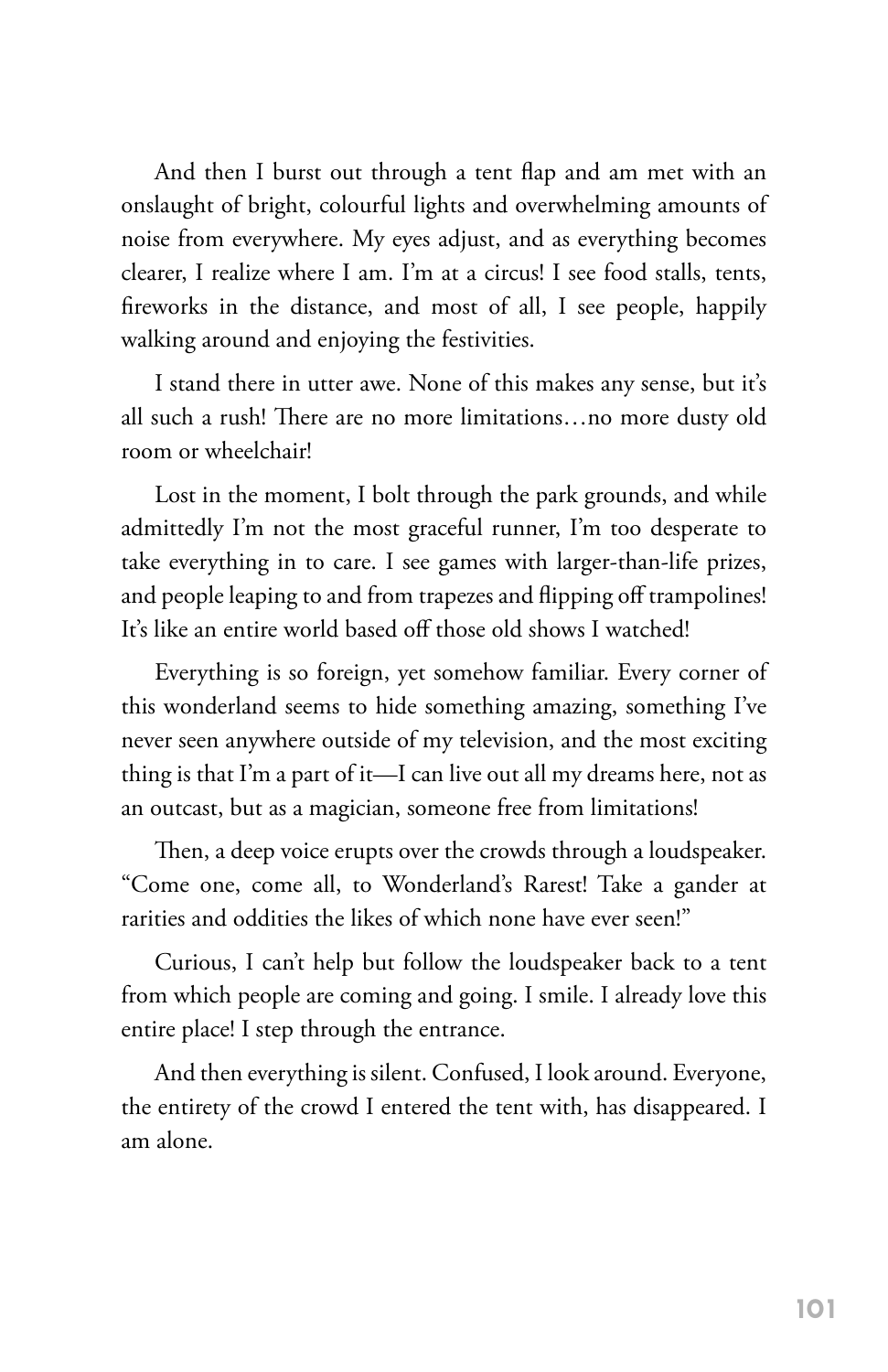"What? How could…" I start to say, only to cut myself off as I look further into the tent. Lining the walls are human-sized glass cases with displays inside featuring strange-looking people. I walk up to a display slowly, and gazing up at it, I stumble back and fall over. Inside is John, running in place, just like how he was on the field earlier, but there is one thing distinctly different about him. He has a soccer ball for a head and is running in place, going nowhere but happily refusing to stay still. He doesn't acknowledge me; his gaze is firmly planted straight ahead. I knock on the glass trying to get his attention, but fail to even make him flinch.

Entirely confounded, I shift my gaze to the other displays. I see Gina and Penny amongst them, both in similar forms to John, running in place with soccer ball heads, but it isn't just them. I can see my teachers, my mom's friends, and then, even stranger, Gambelle herself. But she isn't in some strange form like the others; in fact, she isn't even moving. She just stands there, her body a lifesized porcelain doll, perfectly posed and dressed to look exactly like my poster, but without the expression or character.

And then a voice rings out, piercing the silence occupying the tent, chanting my name sombrely. "Carrie… Carrie… Carrie…" Concerned, yet desperate to find someone, anyone at all, I follow the voice, and after winding down hallway after hallway of displays, I finally burst out into an open room with only one display. My jaw drops, partly out of confusion, but mostly out of shock.

I see my mother, trapped in a glass case, but she isn't herself. She is also a puppet, suspended entirely by strings. She is relatively small, but possesses four arms, each hand holding a different object. Most of them hold common household items, but I zero in on only one: the one holding a wheelchair.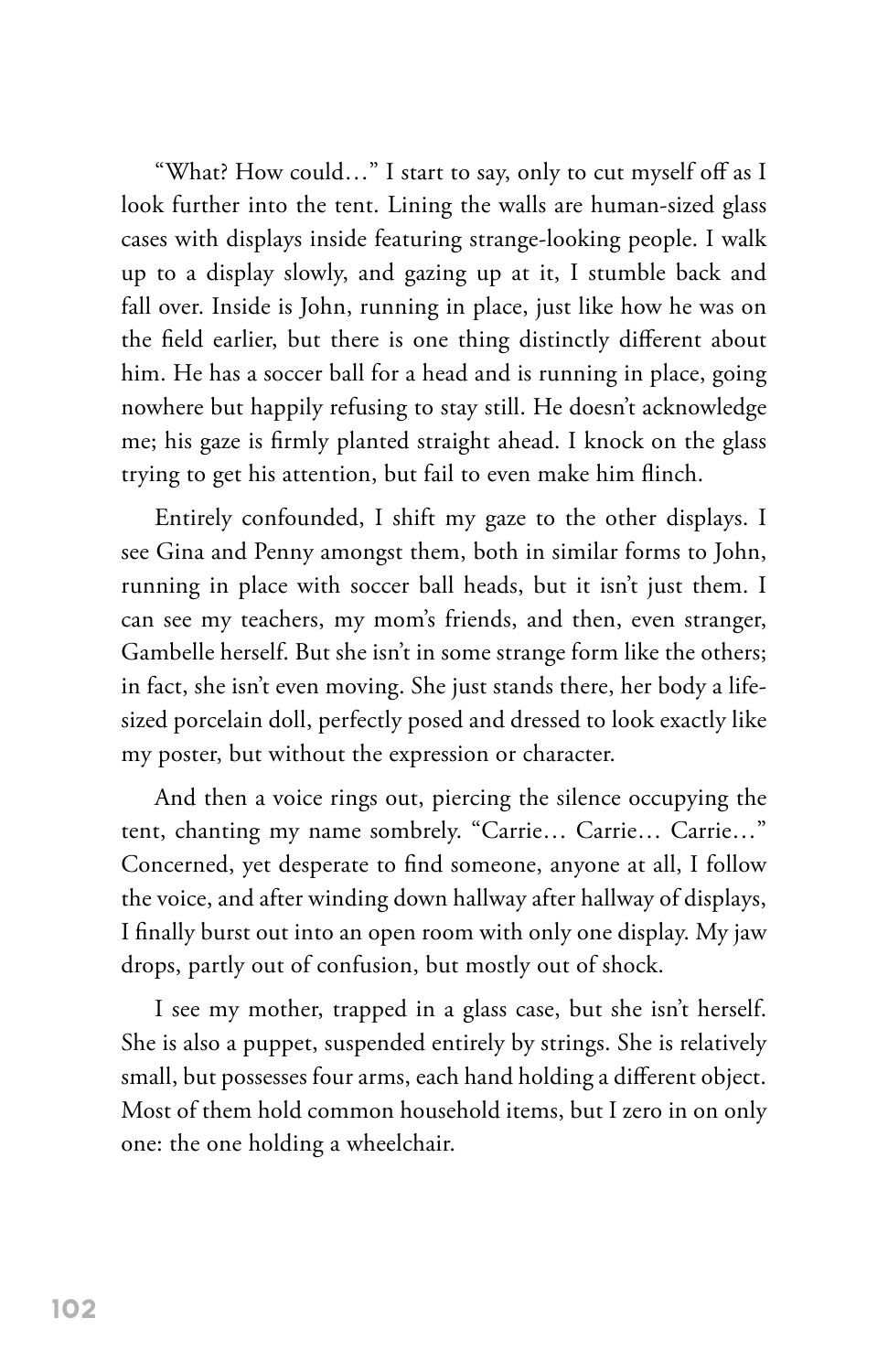I look around, but see nothing else in the room besides her. Then, I look back to her, only to jump in shock. She is staring right at me, her gaze locked with mine.

"Hello Carrie. How was your day?" she asks, not a single emotion occupying her voice.

"Uh…" I sputter out.

"How was your day?" she asks again.

I stare at her in confusion, not knowing what to say. What the hell is this thing?

"Do you need a hand?" she asks, emphasizing the hand with the wheelchair in it.

"N-no… No, I think I'm fine…" I respond, struggling to meet its unflinching and unblinking gaze. "I was just, uh… wondering if you maybe knew where all the people went? There were crowds outside…"

"They went home."

"Home? But they were all just here. How could they have gone home?"

"They went home," she repeats, not registering my question.

"Uh… yeah… of course." I peer around, hoping to see if there's another doorway to go through. I spot an exit on the other side of the room, and without a word, slowly begin making my way towards it, not taking my gaze off the puppet as it rotates to maintain eye contact.

"Carrie."

"Yes?" I respond, working my way towards the exit slowly.

"Don't lie to yourself."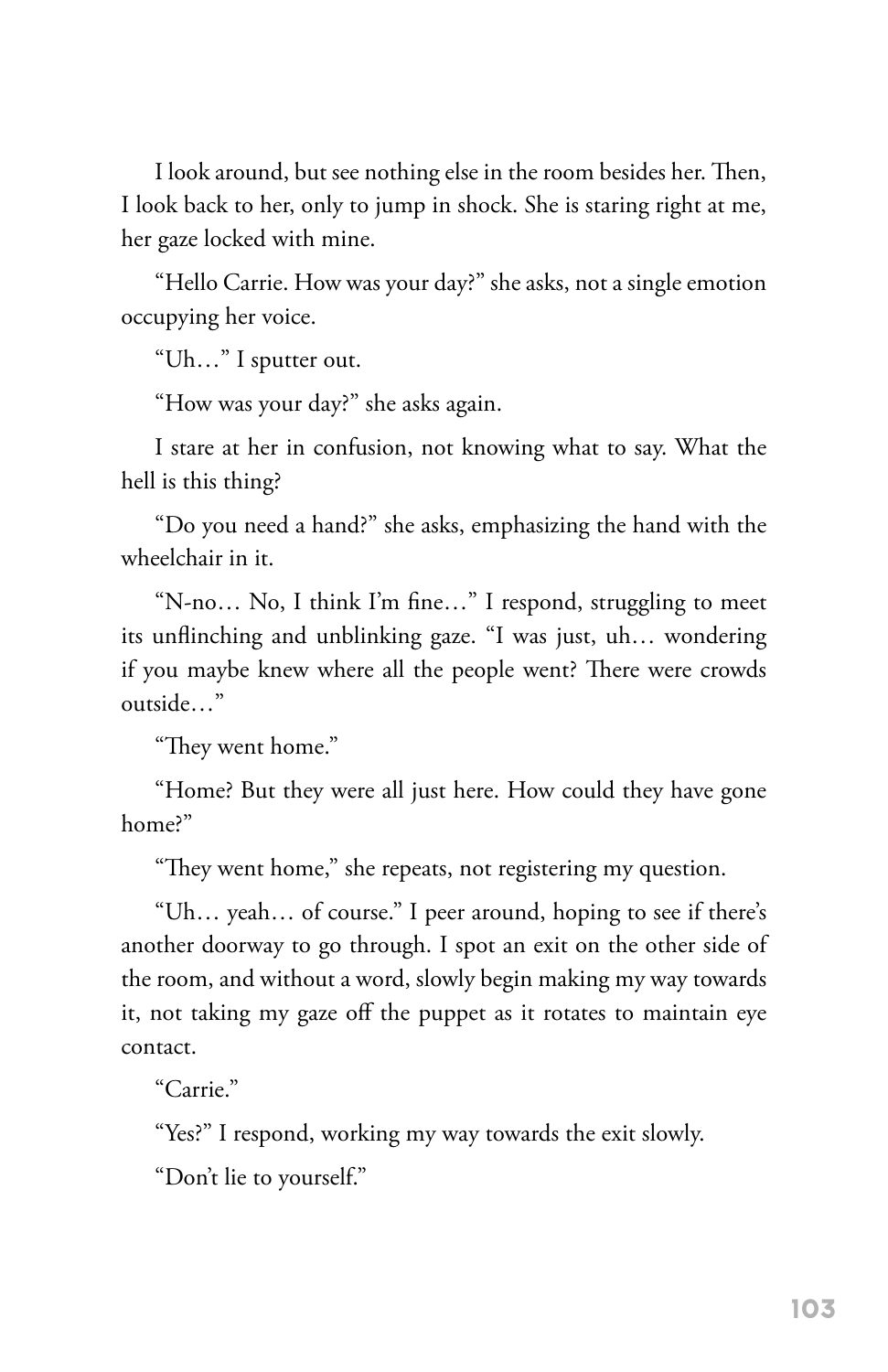My eyes go wide. If I wasn't so confused, I'd be angry; I can feel boiling in my chest. I take a deep breath as I stare into her soulless eyes. This thing doesn't even seem to register how I'm reacting. It just keeps staring.

"Don't lie to yourself," she repeats. I keep moving towards the exit.

Just as I get to it and break eye contact to leave, I hear the puppet behind me.

"Don't lie to your…" she begins saying before I dash off and exit the room, trying to get away as quickly as possible. I can hear her close behind, repeating the statement over and over in that same, cold voice. *Don't lie to yourself. Don't lie to yourself. Don't lie to yourself.*

Eventually, as I keep running, her voice trails off until I can't hear it, and I finally stop, nearly falling as I bend over, clutching my knees. I take a couple long, raspy breaths.

After a bit, having finally calmed down, I stand up and look around. It's somewhat dark, and I still haven't seen anyone. I let out a sigh as my adrenaline finally settles, but then I notice what's around me.

Mirrors. Lining the walls, everywhere.

"A hall of mirrors? Huh, I wonder…" I mutter aloud, walking over to gaze into the nearest one, only for my suspicions to be confirmed. I see myself, but not as I am. This version of me is in a lovely dress, checking her hair as she stands in what seems to be party, with people all around her in formal wear. She looks happy.

Leaving that image behind, I walk around from mirror to mirror, wanting to see what they show me. Moving on to the next one, I see myself in a wedding dress, the smile plastered across my face only further accentuated by what look like tears of joy causing my makeup to run. Then, as if to counter that image, the next one shows me in a hospital bed, the expression on my face utterly emotionless.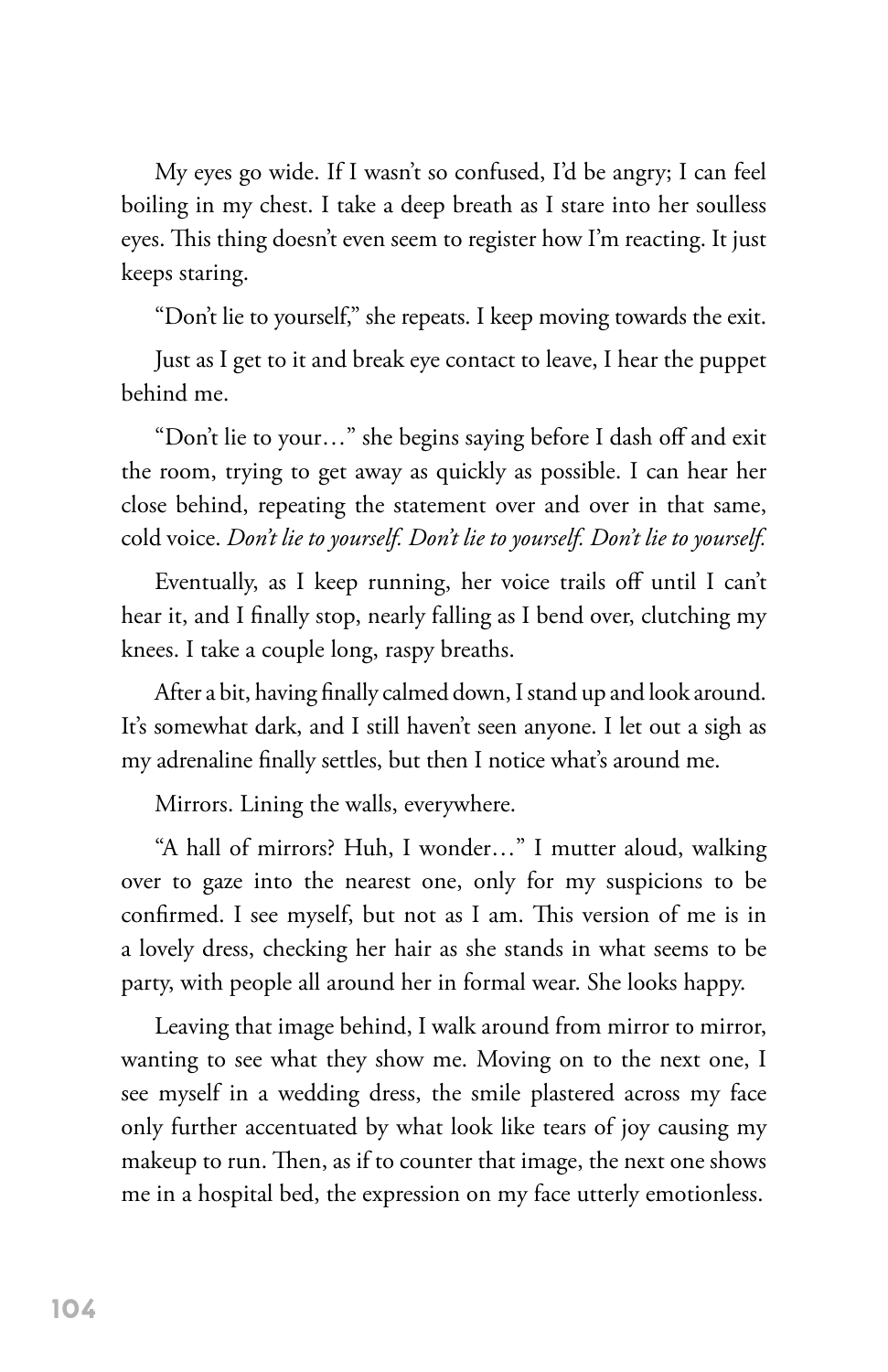## *Don't lie to yourself.*

I move slowly, taking it all in. I wonder who they see me as? Do they see the stage attire? Or do they see something completely different? Or is all of this just an illusion? Question after question runs through my mind as I glide from mirror to mirror, my desire to find an answer growing more and more desperate.

And then, all those thoughts are silenced. I go up to the last mirror in the room, and, looking down, I see me. I see a sixteen-year-old girl, complete with paralyzed legs, stuck in a wheelchair, staring up at me in utter amazement. This one isn't an illusion. This one is me.

Completely taken aback, I stare down at myself in shock. I've been so caught up in what is happening that I nearly forgot how I got here.

Then, the silence between me and the mirror is broken; I can hear the voices of the crowds rising again outside, just like when I first got here. My gaze wanders, wanting to find somebody, anybody else to talk to, but upon looking back to the mirror, I can't seem to pull myself away from it.

Enamored, I raise my arm. The reflection does the same. I warp my face, stretching out and putting on a big, fake smile. And the reflection does the same. It is me as I once was.

I look down to my now-functioning legs. I bend my knees a little, and bounce myself on them. They're everything I longed for, everything I used to have, and yet…

I look back to the reflection. I know exactly what she saw in me. She saw everything she ever wanted, but couldn't be. It was…sad. All these dreams kept from her by a pair of paralyzed legs. But then again… do the legs really keep her from that much?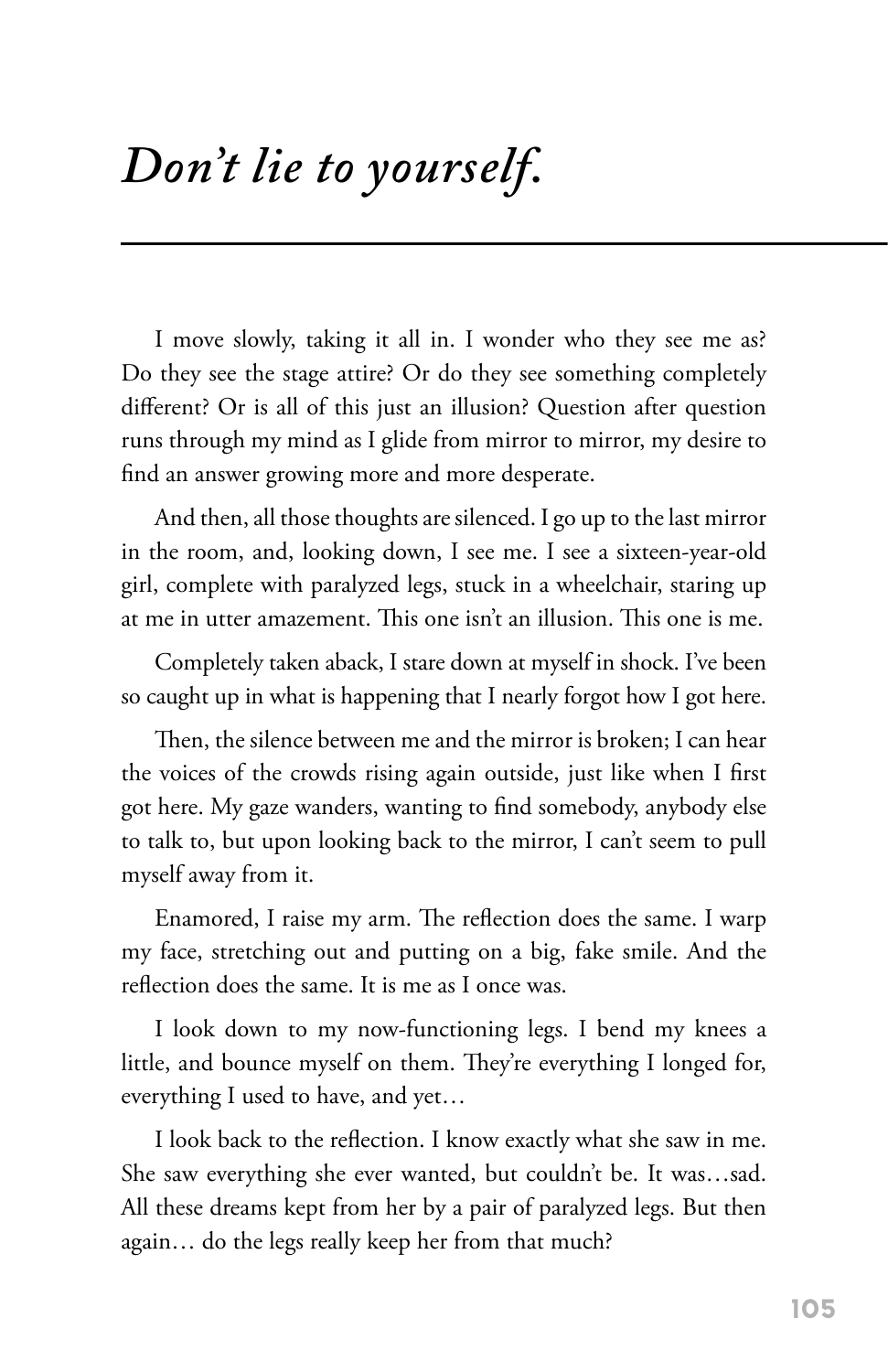The thought hits me out of nowhere, but somehow makes sense. Everything I do in this world, sans walking and running, is something I could have done with or without legs. I could explore and adventure, meet wonderful people, and do wonderful things, regardless of my ability to stand. Sure, I can't bounce on trampolines and do stunts, but I'm still happy here even though I don't do those things. Actually, maybe that's the difference.

Maybe the difference isn't the legs. Maybe it's just that I'm happy.

I crack a little smile, and meet my reflection's gaze, and she smiles too. We both reach out, press our hands firmly against the glass, and as we meet each other, everything goes white.

Holding my eyes shut, I take a deep breath. I no longer feel my legs beneath me; I only feel a wheelchair. I open my eyes slowly, and am met with the view of my bedroom mirror, showing me as I normally am: a sixteen-year-old girl in a wheelchair. I sigh. Not having the ability to walk is going to sting, but there are probably better things to focus on right now.

I wheel myself over to my window and peer out. I still see my friends running about, and I smile.

"Yep. Nothing's changed at all," I happily say to myself. I pivot my wheelchair, gaze up at my poster briefly, smile, then open the door, leaving my room. Maybe I'll go out and have some fun at the park.

I roll down the hall, and turn, only to face the stairs looming beneath me. I pause, and Mom's words ring back into my mind. *Don't lie to yourself.* After a few moments, a gentle smile creeps onto my face.

"Hey Mom! Could you come help me down the stairs?" I yell down.

"Carrie? Of course, just give me one minute!" she calls back.